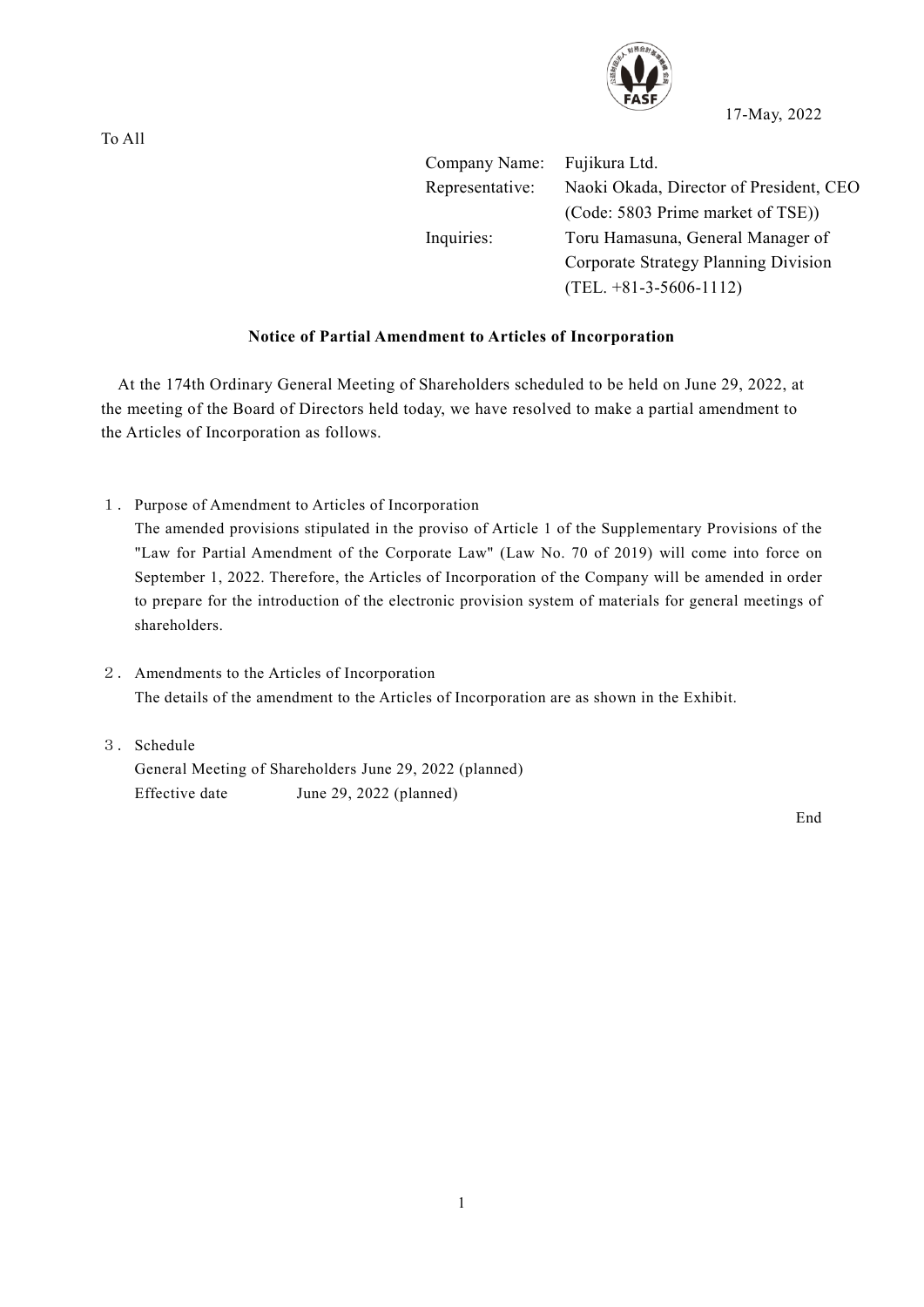(Exhibit)

Details of the amendments are as follows.

(Underlined parts are amended.)

|                                                                                                                                                                                                                                                                                                                                                                                                                                                                                                                                                                                                                                                           | $\alpha$ condentified parts are amended.                                                                                                                                                                                                                                                                                                                                                                                                                                                                                                                                                                                                                                                                                                                                                                                                                                                                                                                                                         |
|-----------------------------------------------------------------------------------------------------------------------------------------------------------------------------------------------------------------------------------------------------------------------------------------------------------------------------------------------------------------------------------------------------------------------------------------------------------------------------------------------------------------------------------------------------------------------------------------------------------------------------------------------------------|--------------------------------------------------------------------------------------------------------------------------------------------------------------------------------------------------------------------------------------------------------------------------------------------------------------------------------------------------------------------------------------------------------------------------------------------------------------------------------------------------------------------------------------------------------------------------------------------------------------------------------------------------------------------------------------------------------------------------------------------------------------------------------------------------------------------------------------------------------------------------------------------------------------------------------------------------------------------------------------------------|
| Current Articles of Incorporation                                                                                                                                                                                                                                                                                                                                                                                                                                                                                                                                                                                                                         | Proposed amendment                                                                                                                                                                                                                                                                                                                                                                                                                                                                                                                                                                                                                                                                                                                                                                                                                                                                                                                                                                               |
| Article 16.<br>(Internet Disclosure and Deemed<br>Provision of Reference Documents for the<br>General Meeting of Shareholders, Etc.<br>When the Company convenes a general meeting<br>of shareholders, if it discloses information that is<br>to be stated or presented in the reference<br>the<br>documents<br>for<br>general<br>meeting<br>of<br>business<br>shareholders,<br>report,<br>financial<br>statements and consolidated financial statements<br>through the internet in accordance with the<br>provisions prescribed by the Ministry of Justice<br>Order, it may be deemed that the Company has<br>provided this information to shareholders. | (Deleted)                                                                                                                                                                                                                                                                                                                                                                                                                                                                                                                                                                                                                                                                                                                                                                                                                                                                                                                                                                                        |
| (New)                                                                                                                                                                                                                                                                                                                                                                                                                                                                                                                                                                                                                                                     | Article 16.<br>(Measures, etc.<br>for Providing<br>Information in Electronic Format)<br>When the Company convenes a general<br>meeting of shareholders, it shall take measures for<br>providing information that constitutes the content<br>of reference documents for the general meeting of<br>shareholders, etc. in electronic format.<br>Among items for which the measures for<br>providing information in electronic format will<br>be taken, the Company may exclude all or some<br>of those items designated by the Ministry of<br>Justice Order from statements in the paper-<br>based documents to be delivered to shareholders<br>who requested the delivery of paper-based<br>documents by the record date of voting rights.                                                                                                                                                                                                                                                         |
| (New)                                                                                                                                                                                                                                                                                                                                                                                                                                                                                                                                                                                                                                                     | (Supplementary Provisions)<br>Article 2.<br>(Measures, etc. for Providing<br>Information in Electronic Format)<br>The deletion of Article 16 (Internet Disclosure<br>and Deemed Provision of Reference Documents<br>for the General Meeting of Shareholders, Etc.) in<br>the pre-amended Articles of Incorporation and the<br>establishment of the new Article 16 (Measures,<br>etc. for Providing Information in Electronic<br>Format) in the amended Articles of Incorporation<br>shall be effective from the date of enforcement of<br>the revised provisions provided for in the proviso<br>to Article 1 of the Supplementary Provisions of<br>the Act Partially Amending the Companies Act<br>(Act No. 70 of 2019) (hereinafter referred to as<br>the "Date of Enforcement"). Article 16 of the<br>current Articles of Incorporation is as follows.<br>(Internet Disclosure and Deemed<br>Article 16.<br>Provision of Reference Documents for the<br>General Meeting of Shareholders, Etc.) |